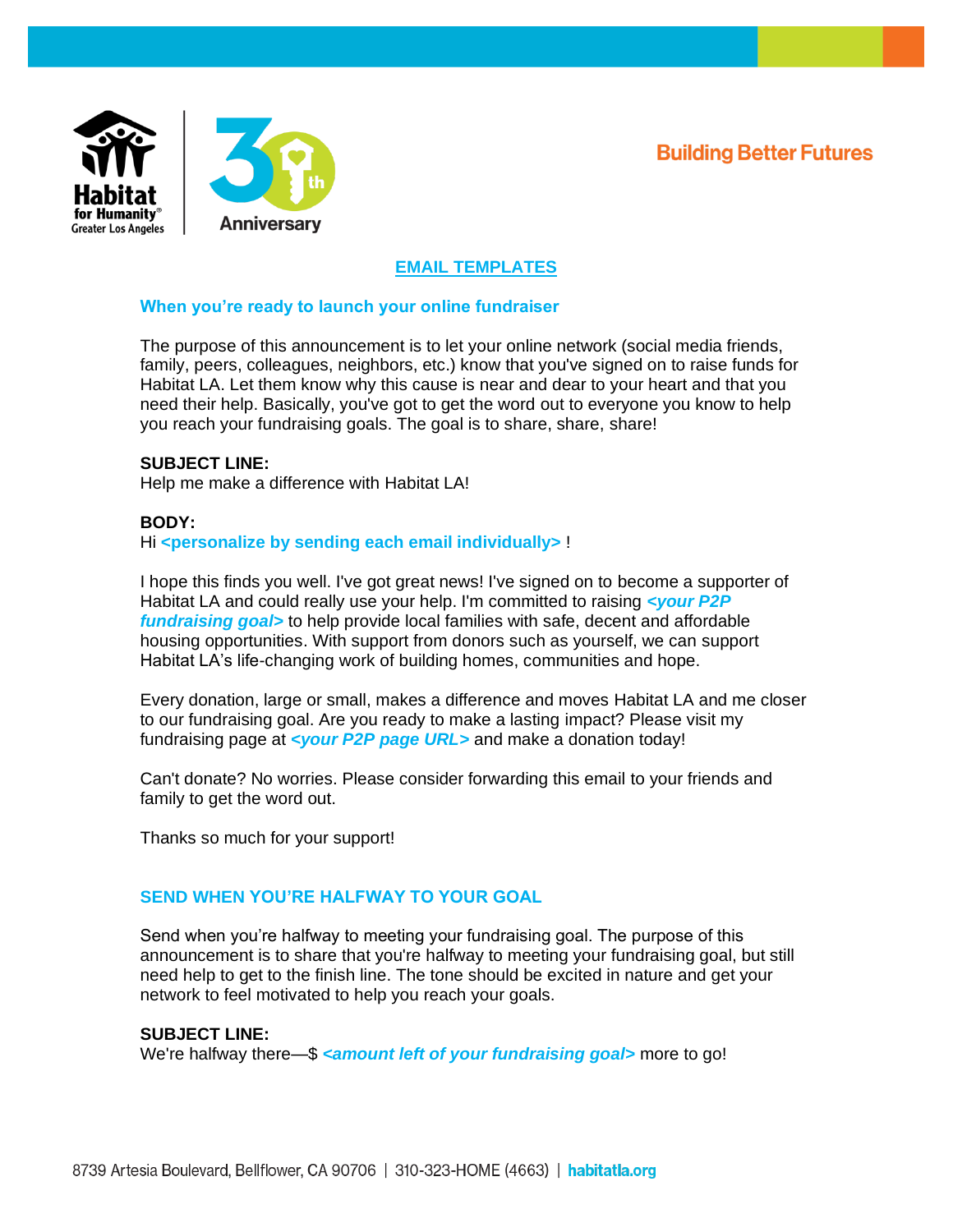**Building Better Futures** 



## **BODY:** Hi **<personalize by sending each email individually>**,

I've got great news—I'm halfway to reaching my personal fundraising goal of \$ *<your P2P fundraising goal>* raised for Habitat LA! Pretty awesome, right? All the money raised will help provide local families with a safe, decent and affordable place to live. Will you help me move the progress bar forward with a donation? Visit *<your P2P page URL* > today! If Habitat LA's mission is near and dear to your heart like it is mine, consider sharing my giving page! It's a great way to leverage your awesome social media networks for a good cause.

## **SEND TOWARDS THE END OF YOUR CAMPAIGN**

The purpose is to inform your network that time is running out and they can help you reach your goals by donating and/or sharing your fundraiser with their network. These messages create a sense of urgency with a time-sensitive deadline, so your network knows they only have a little time left to help you reach your goal.

#### **SUBJECT LINE:**

I'm close to my goal—will you help me reach it?

#### **BODY:**

I'm almost at my goal **<personalize by sending each email individually>**!

Believe it or not, I've raised <total amount raised so far> for Habitat LA to help build better futures for local Long Beach families and I'm only \$ *<amount left of your fundraising goal>* away from reaching my fundraising goal. If you haven't donated yet, please consider donating now!

If you've already donated, consider one more gift: share this link *<your P2P page URL>* with your family, friends, and social networks. Imagine how much more can be accomplished if everyone joins in. You can even copy my email if that makes it easier! Let's do it!

#### **SEND WHEN YOU REACH YOUR FUNDRAISING GOAL**

The purpose of this is to let your network know that the campaign has ended and/or you've reached your fundraising goal. The tone should be congratulatory and should thank your network for their donations and/or shares. This is also a great way to highlight the impact of their support.